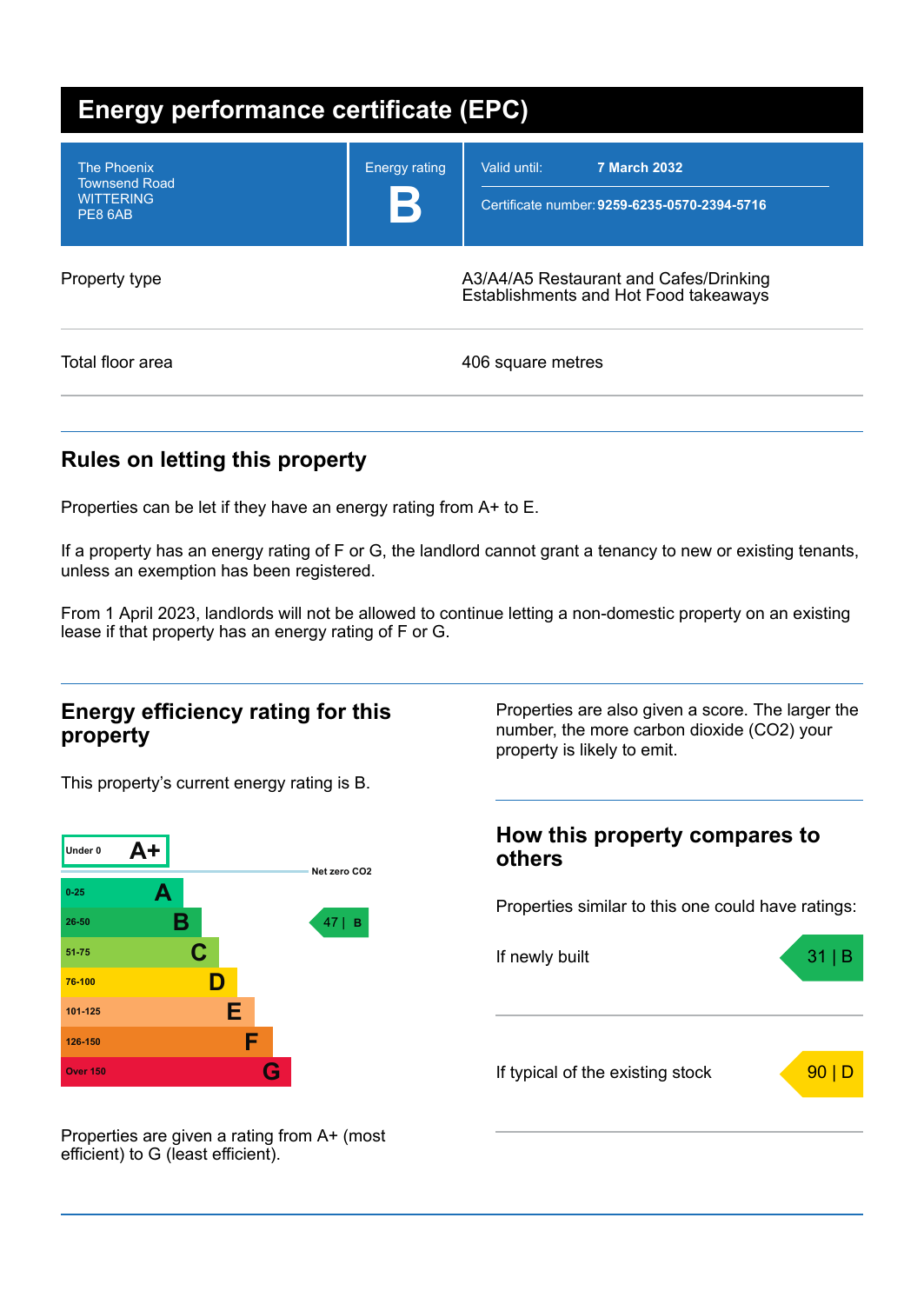# **Breakdown of this property's energy performance**

| Main heating fuel                          | <b>Natural Gas</b> |
|--------------------------------------------|--------------------|
| <b>Building environment</b>                | Air Conditioning   |
| Assessment level                           | 3                  |
| Building emission rate (kgCO2/m2 per year) | 59.76              |
| Primary energy use (kWh/m2 per year)       | 357                |
|                                            |                    |

## **Recommendation report**

Guidance on improving the energy performance of this property can be found in the recommendation report [\(/energy-certificate/5305-1247-6586-1084-0419\)](https://find-energy-certificate.service.gov.uk/energy-certificate/5305-1247-6586-1084-0419).